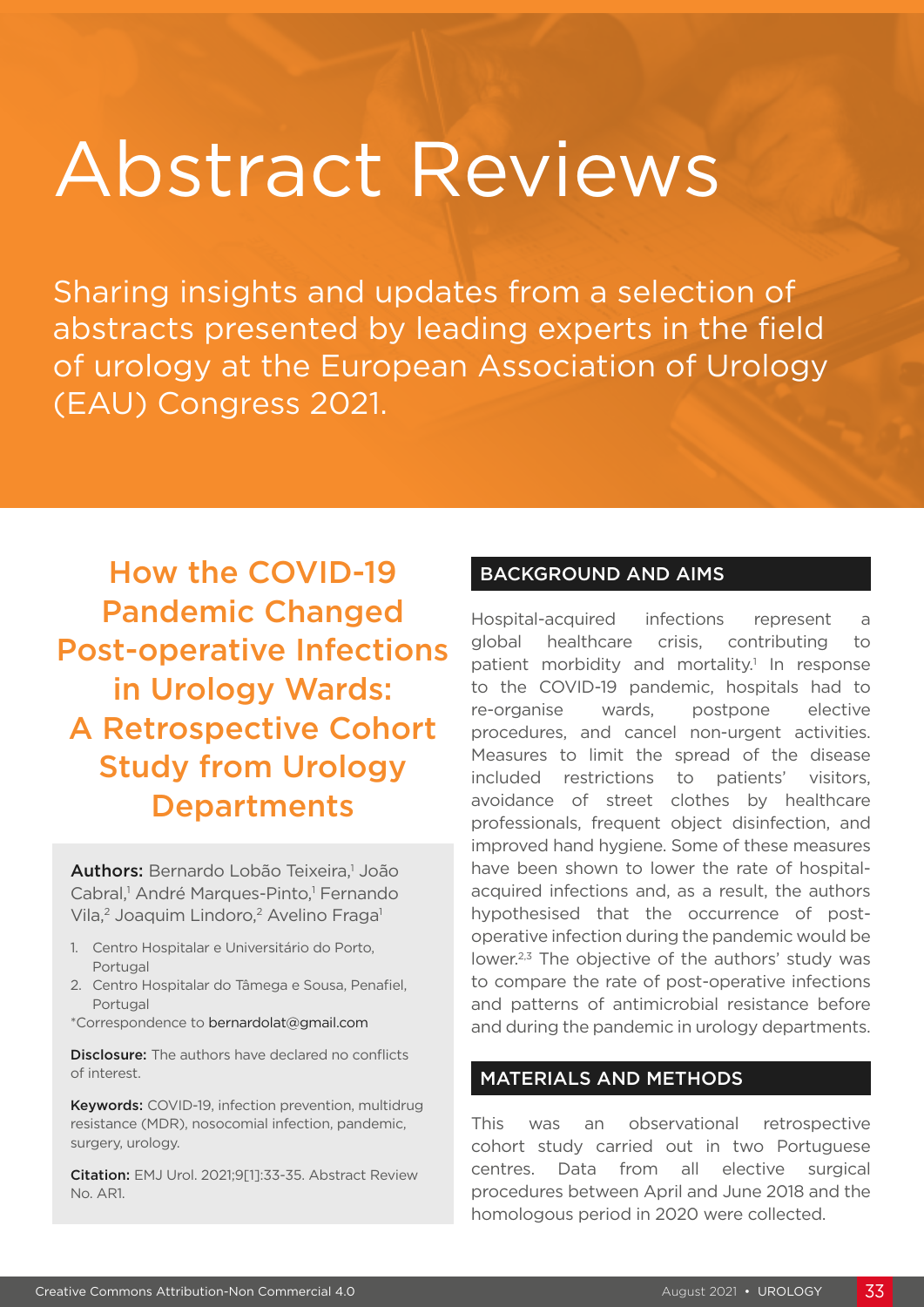Table 1: Demographics and characteristics of patients submitted to elective urological surgery.

|                                             | Pre-pandemic period<br>$(n=425)$ | Pandemic period<br>$(n=273)$ | p value   |
|---------------------------------------------|----------------------------------|------------------------------|-----------|
| Age, median (years, IQR)                    | $65(55-74)$                      | 65 (54-72)                   | 0.361     |
| Sex, Male (%)                               | 319 (75.1)                       | 203 (74.4)                   | 0.858     |
| Hospital stay, median (days,<br>IQR)        | $3(2-5)$                         | $3(2-6)$                     | 0.806     |
| ASA (%)                                     |                                  |                              |           |
| $\mathbf{I}$                                | 29(6.8)                          | 13(4.8)                      | 0.125     |
| $\mathbb{H}$                                | 273 (64.2)                       | 168 (61.5)                   |           |
| $\vert\vert\vert$                           | 113 (26.6)                       | 90 (33.0)                    |           |
| $\mathsf{IV}$                               | 9(2.1)                           | 2(0.7)                       |           |
| Missing                                     | 1                                | $\bigcirc$                   | <b>NA</b> |
| Antibiotic prophylaxis (%)                  |                                  |                              |           |
| None                                        | 5(1.2)                           | 12(4.6)                      | 0.024     |
| Standard                                    | 225 (54.7)                       | 139 (53.5)                   |           |
| Prolonged                                   | 181 (44.0)                       | 109 (41.9)                   |           |
| Missing                                     | 14                               | 13                           | <b>NA</b> |
| Peri-operative devices (%)                  | 171 (40.2)                       | 127 (46.7)                   | 0.100     |
| Pre-operative positive urine<br>culture (%) | 33 (24.6)                        | 28 (27.5)                    | 0.654     |
| Post-operative infection (%)                | 60 (14.1)                        | 33 (12.1)                    | 0.494     |
| Positive cultures                           | 25/60 (47.2)                     | 22/33 (62.9)                 | 0.192     |
| Drug-resistant species                      | 24/25 (92.3)                     | 11/22(52.4)                  | 0.003     |
| Endoscopic intra-renal<br>surgery           | 54 (12.7)                        | 33 (12.1)                    | 0.816     |
| Lower urinary tract<br>endoscopic surgery   | 182 (42.8)                       | 110 (40.3)                   | 0.530     |
| Kidney and ureter surgery                   | 51(12.0)                         | 34 (12.5)                    | 0.906     |
| Prostate surgery                            | 74 (17.4)                        | 35 (12.8)                    | 0.110     |
| <b>Radical cystectomy</b>                   | 9(2.1)                           | 13(4.8)                      | 0.074     |
| <b>Genital surgery</b>                      | 55 (12.9)                        | 48 (17.6)                    | 0.101     |

ASA: American Society of Anesthesiologists; IQR: interquartile range; NA: not applicable.